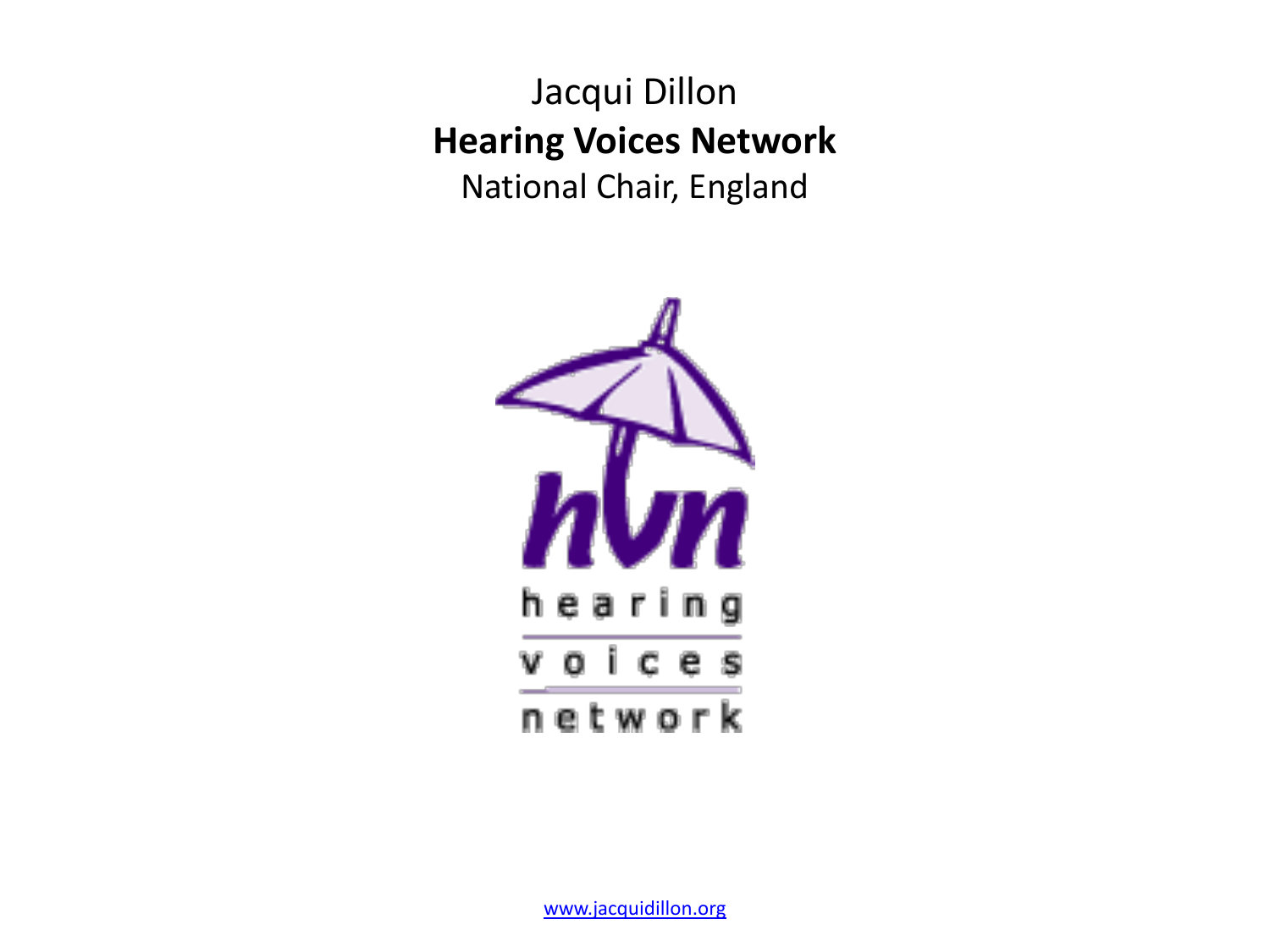## The Personal is Political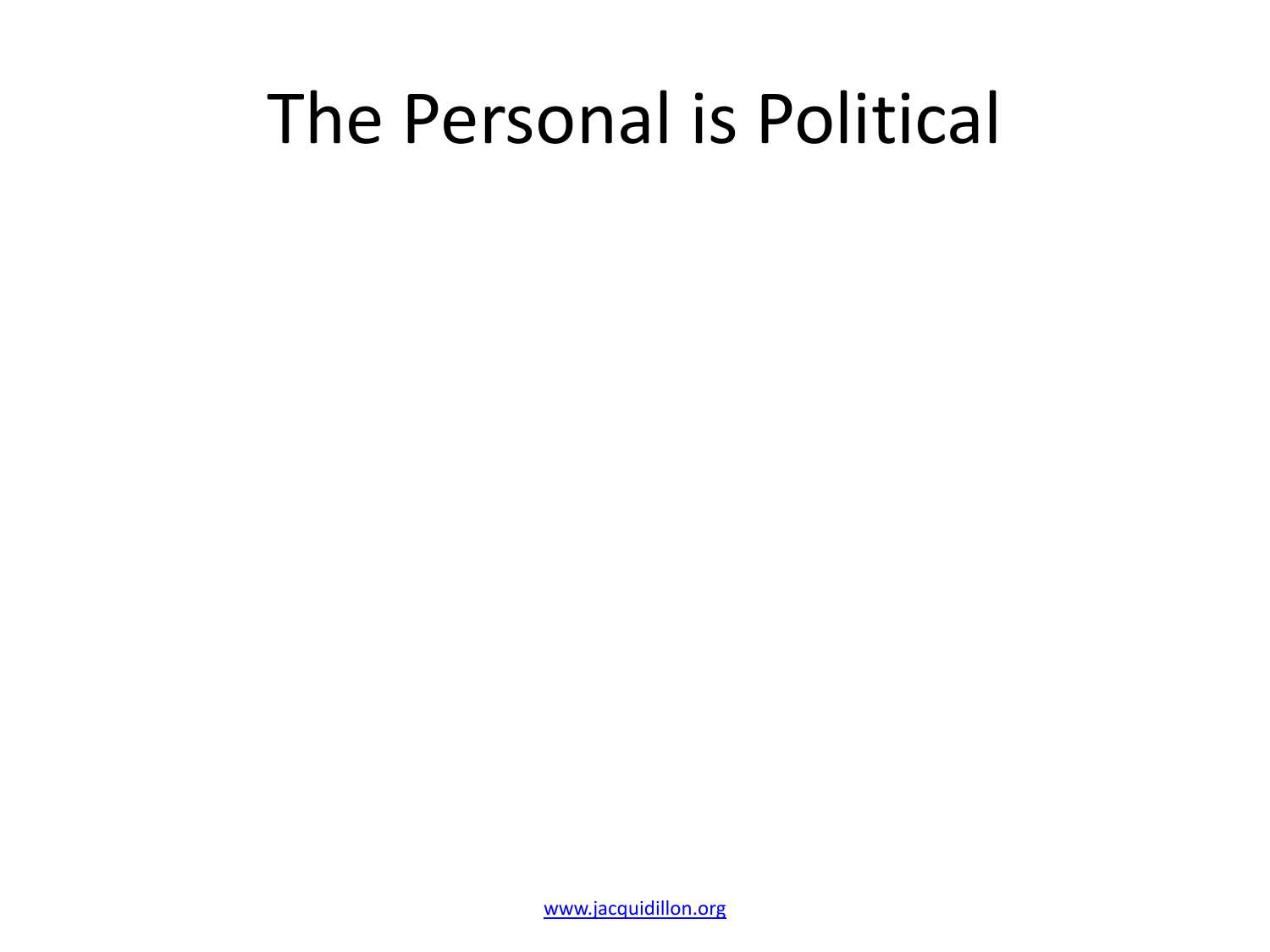# The Personal is Political

**The experiences, feelings, and possibilities of our personal lives are not just a matter of personal preferences and choices but are limited, moulded, and defined by the broader political and social setting. They feel personal, and their details are personal, but their broad texture and character, and especially the limits within which these evolve, are largely systemic.**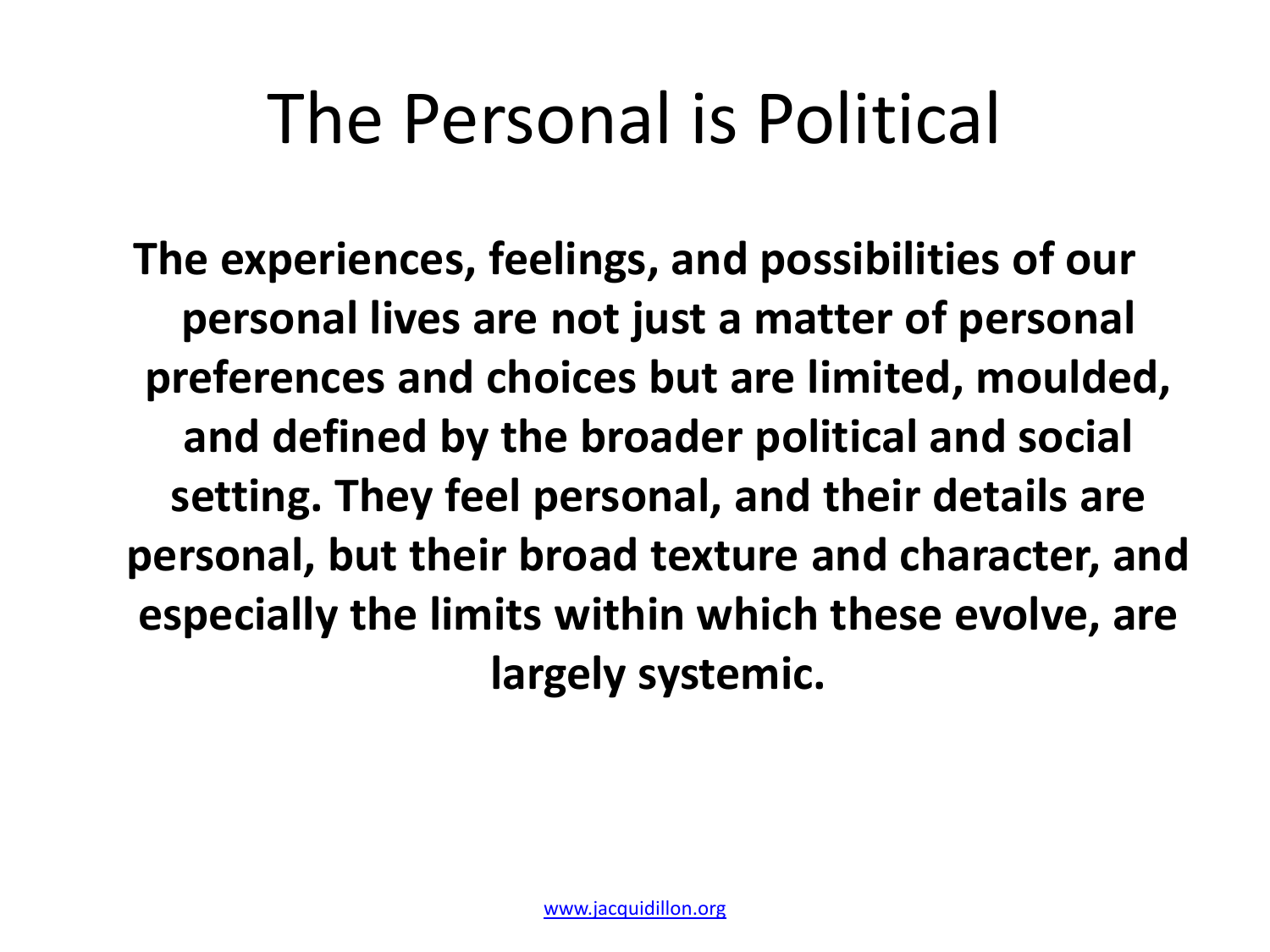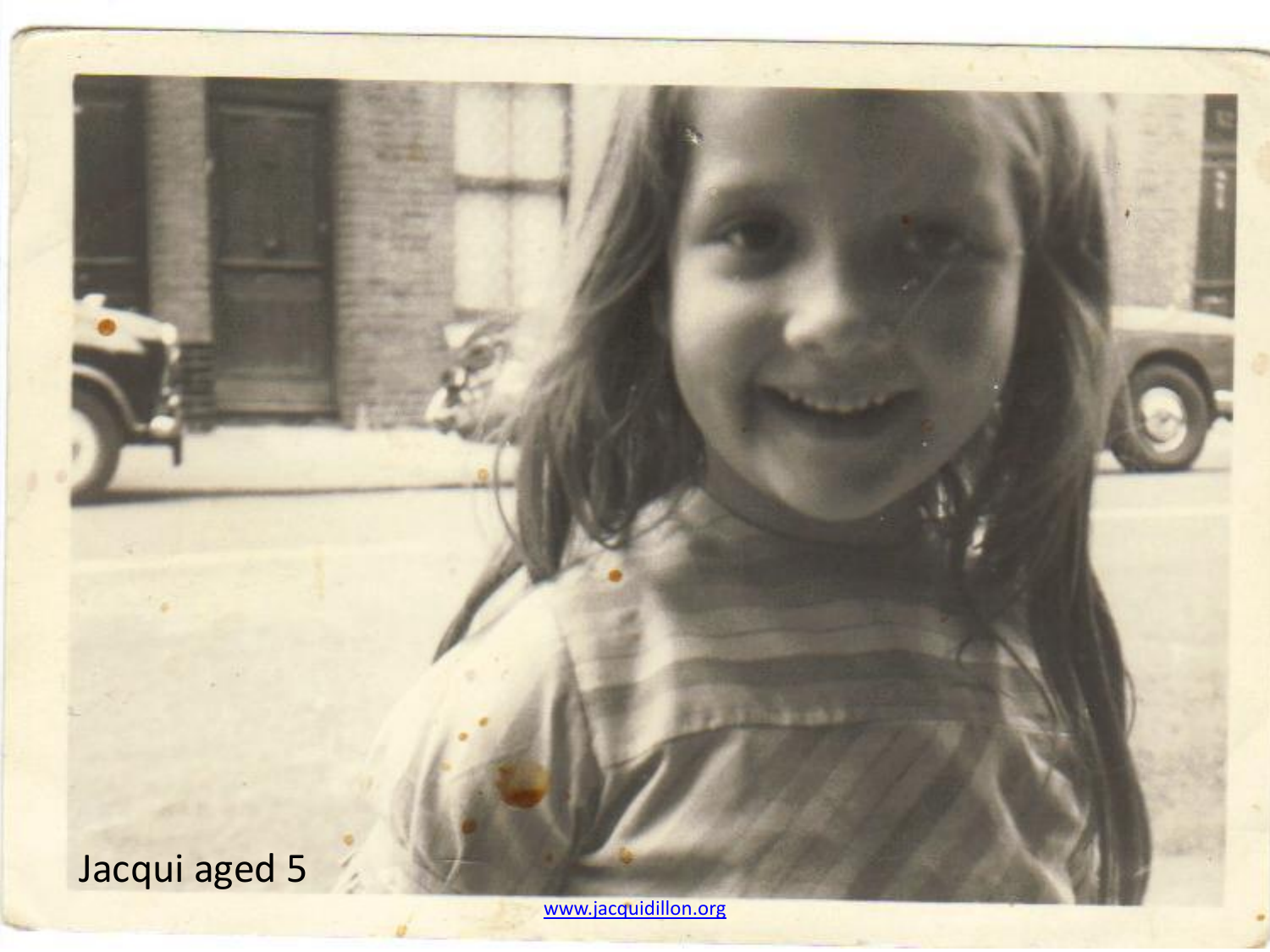### **Experiences**

Abuse Betrayal Neglect Denial Blame **Threats** 



### Survival Strategies

Hearing Voices Self Harm Eating 'Disorder' **Creativity** Resourcefulness Sense of Justice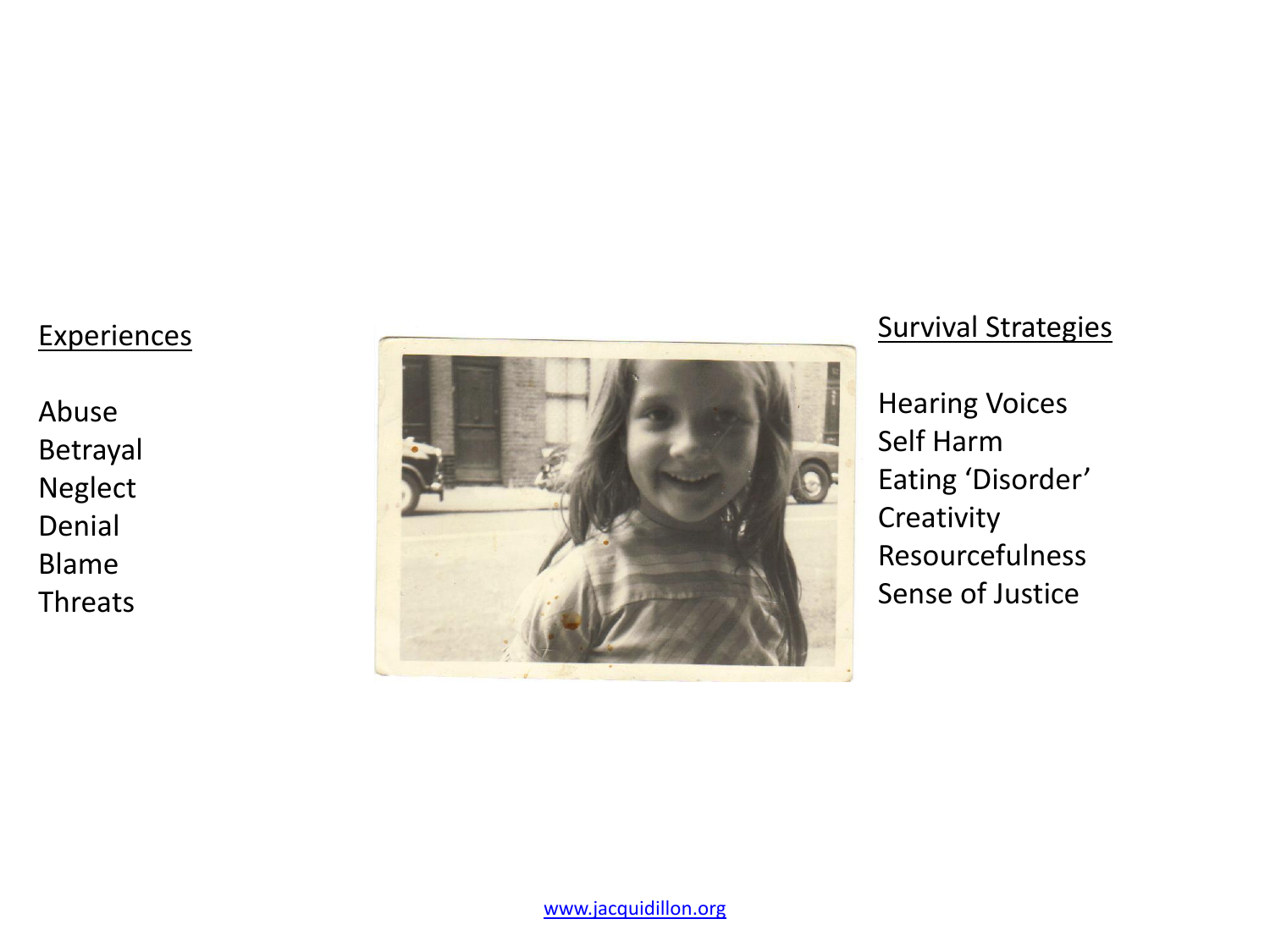### My experiences of the Mental Health System

### • **Pathologised**

'You are ill. Everything that you say and do will be seen as a consequence of your illness. '

#### • **Denial**

'It never happened' **or** 'It did happen but you will never recover'.

### • **Medication**

'You are resistant and the fact that you don't want to take medication is evidence that you are ill' .

#### • **Dependency & Compliance**

 'You must accept the psychiatric diagnosis and medication and we will give you benefits and a bus pass'.

#### • **Disempowered**

'You will never recover. You will always have this illness. You won't be able to work'.

#### • **Passive**

'You do not know what is best for you. We know what is best for you'.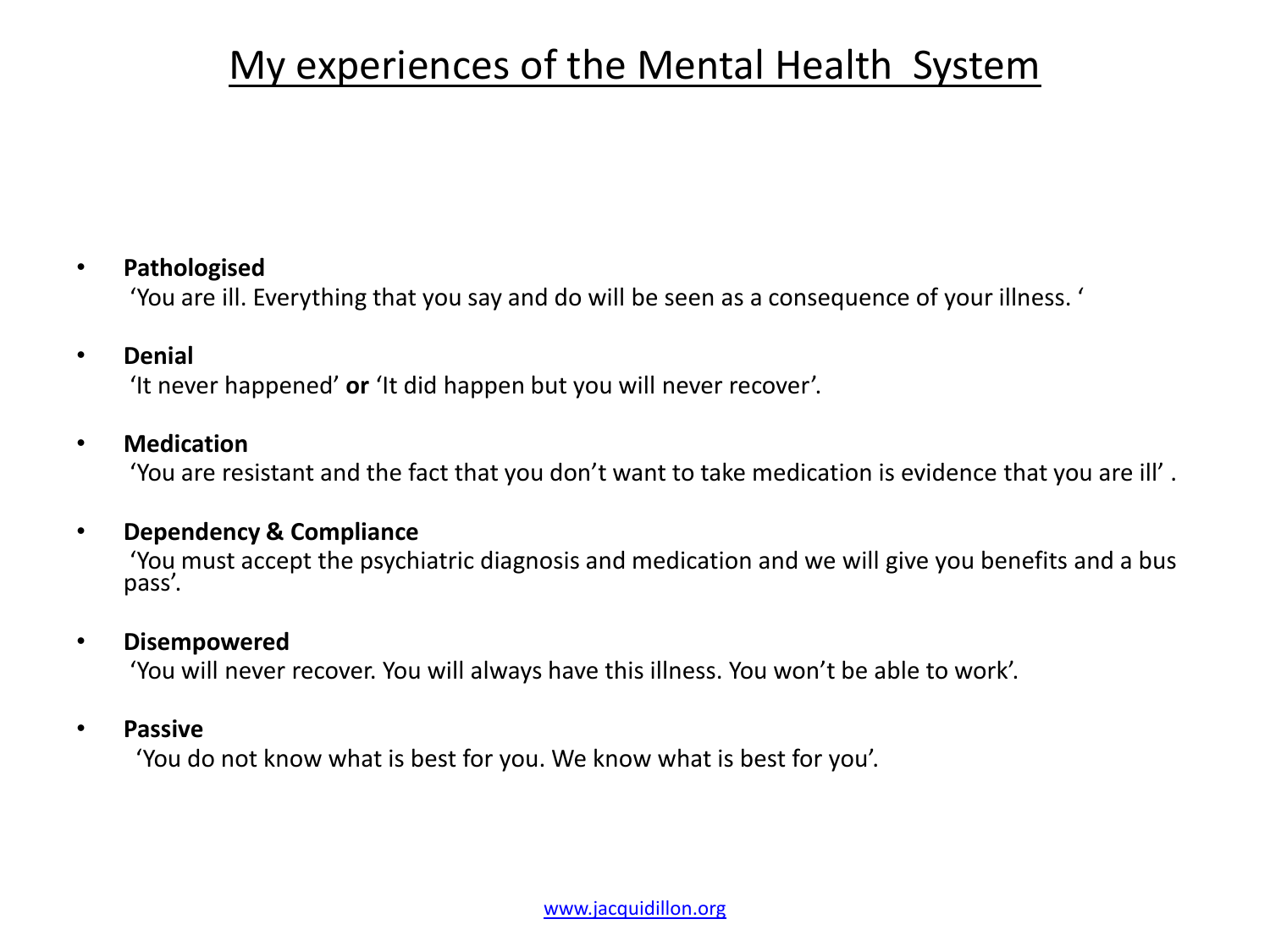# Finding a new paradigm

• Trauma & Recovery

• Understanding Dissociation

• Attachment Theory

• The Personal Is Political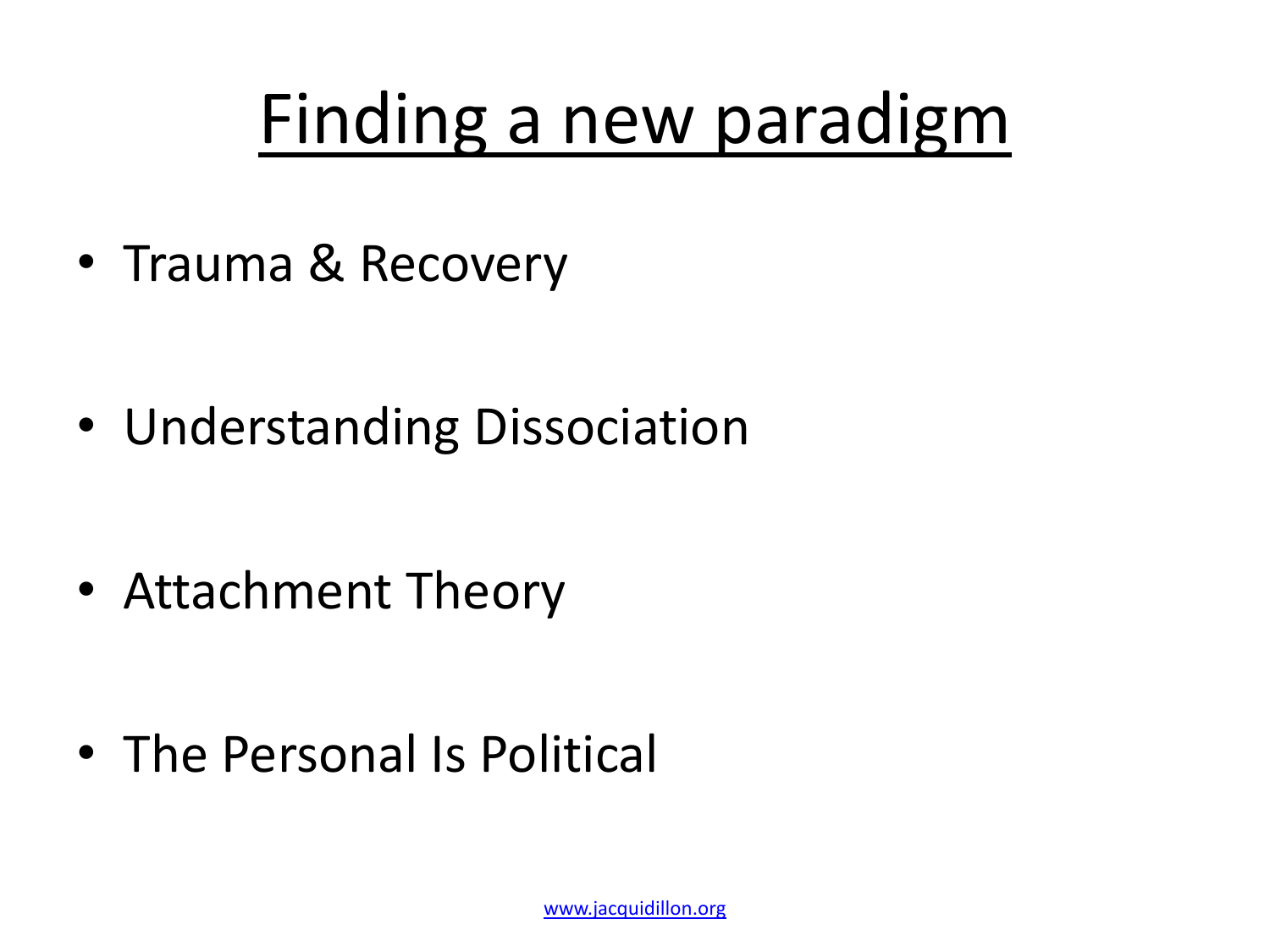(Judith Herman)

• Safety

• Remembering & Mourning

• Reconnection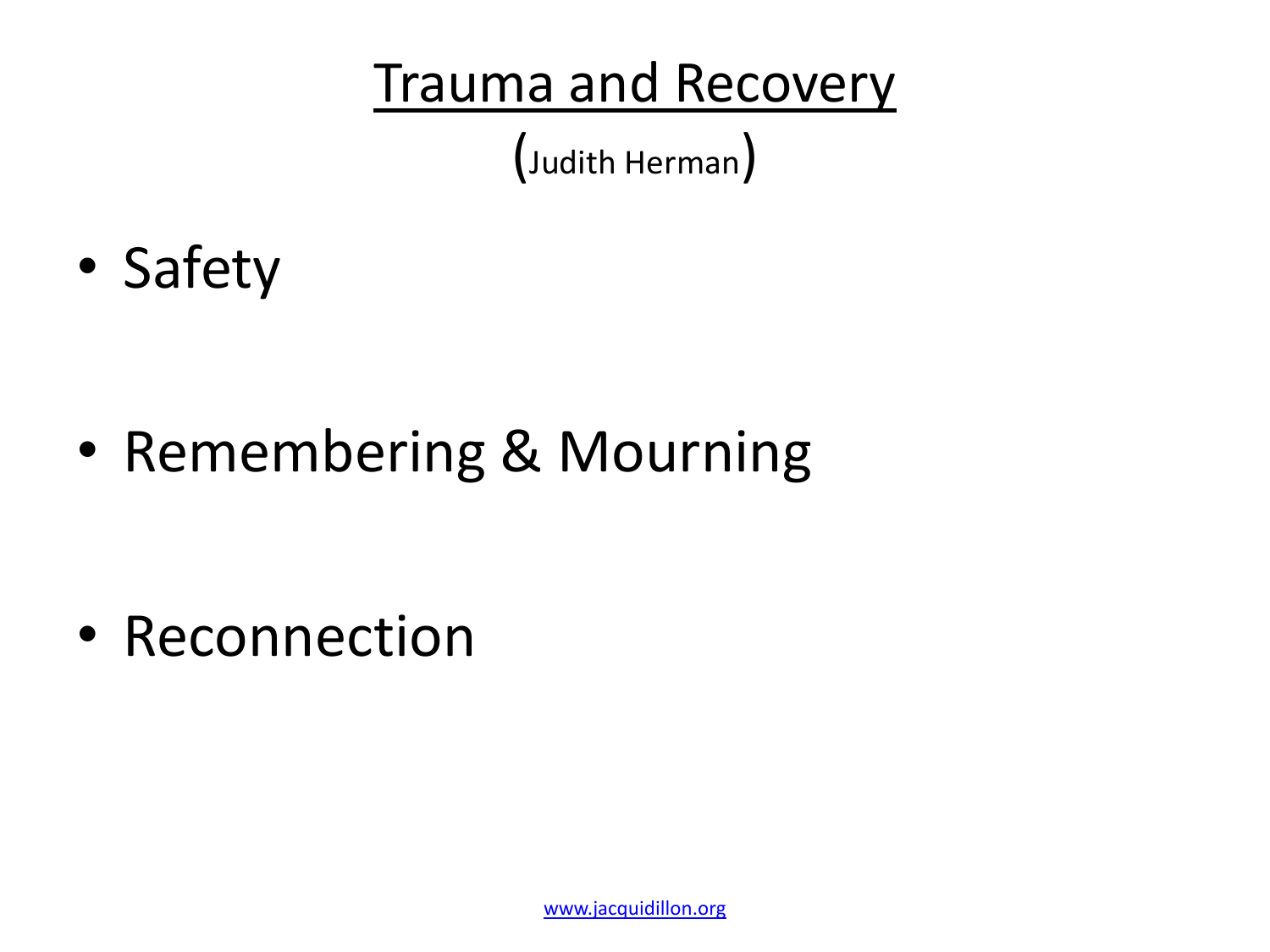- **Safety**
- **feeling safe and feeling protected**
- To talk need a language to describe what has happened time, space, safety, protection and an empathic witness
- To know that I am not alone
- To know that I am not crazy
- To know that my responses are normal in abnormal circumstances
- To know that recovery is possible as others have recovered
- To accept support as an act of courage and commitment to life and the future rather than as a sign of weakness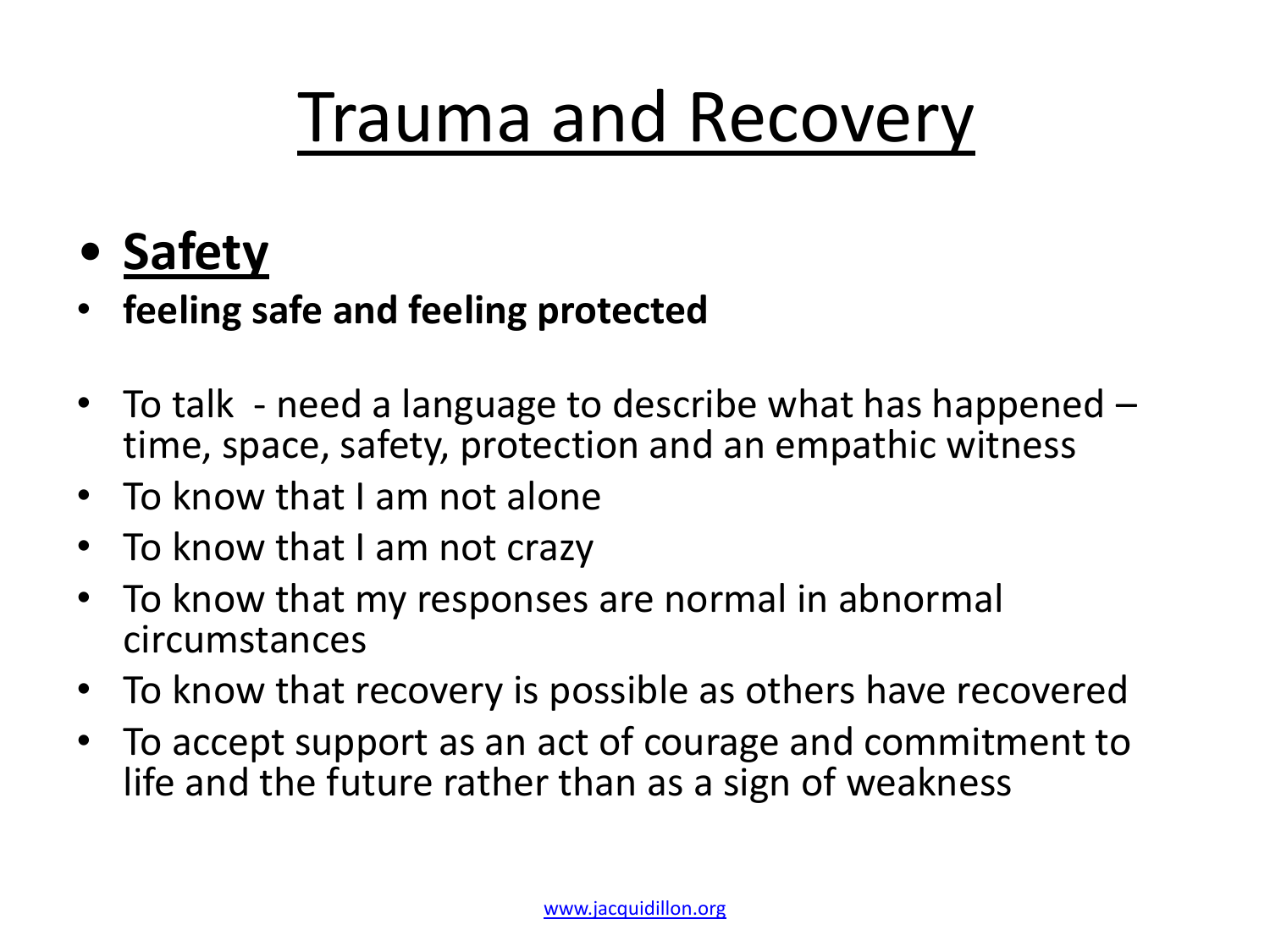- **Remembering & Mourning**
- *'When the truth is finally recognised, survivors can begin their recovery'*

(Herman, 1992).

- Restorative power of truth telling
- Reconstructing the story of the trauma in the presence of an empathic witness/witnesses
- Mourning, to truly honour what has been lost
- **Integrating** the experience putting the new and the old together and moving through to the future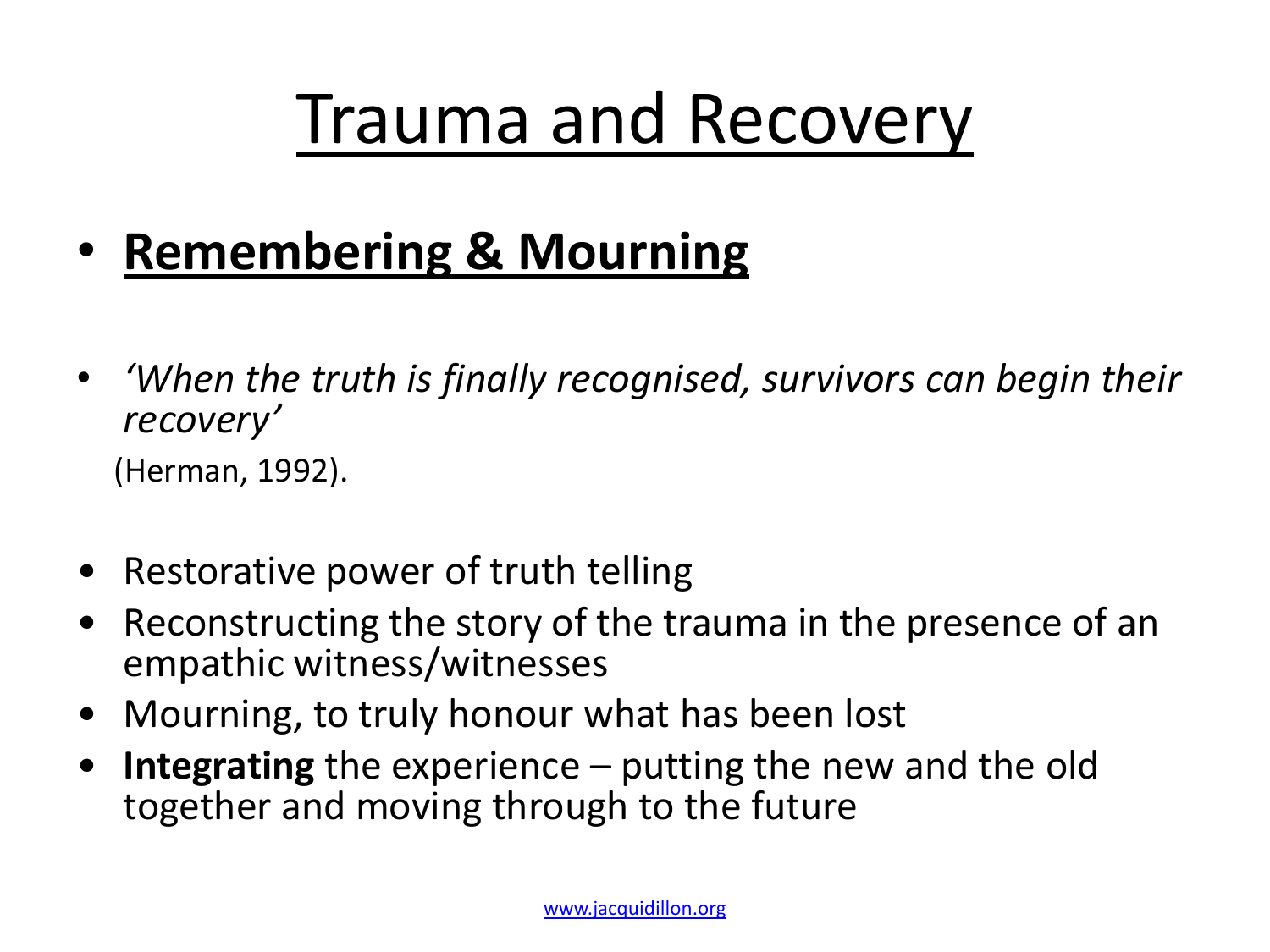### **'Voices'**

### **Dissociated selves that became internal representations of my external world**

- **Children/Teenagers**
- **Abusers**
- **Deniers & Blamers**

• **Intellect guides**

• **Comforters & Protectors**

- Hold memories of trauma victims
- Hold memories of trauma perpetrators mother, father, 'main abuser', selves created to handle the abuse,
- Mother, grandmother, main abuser, confused selves, psychiatrists, society
- Imaginatively created selves i.e., 'great mother', old man,
- Pure intellect...free from feeling
	- Higher power, connection to the world, nature, my own innocence, my survival instinct, love is my religion!

• **Spiritual**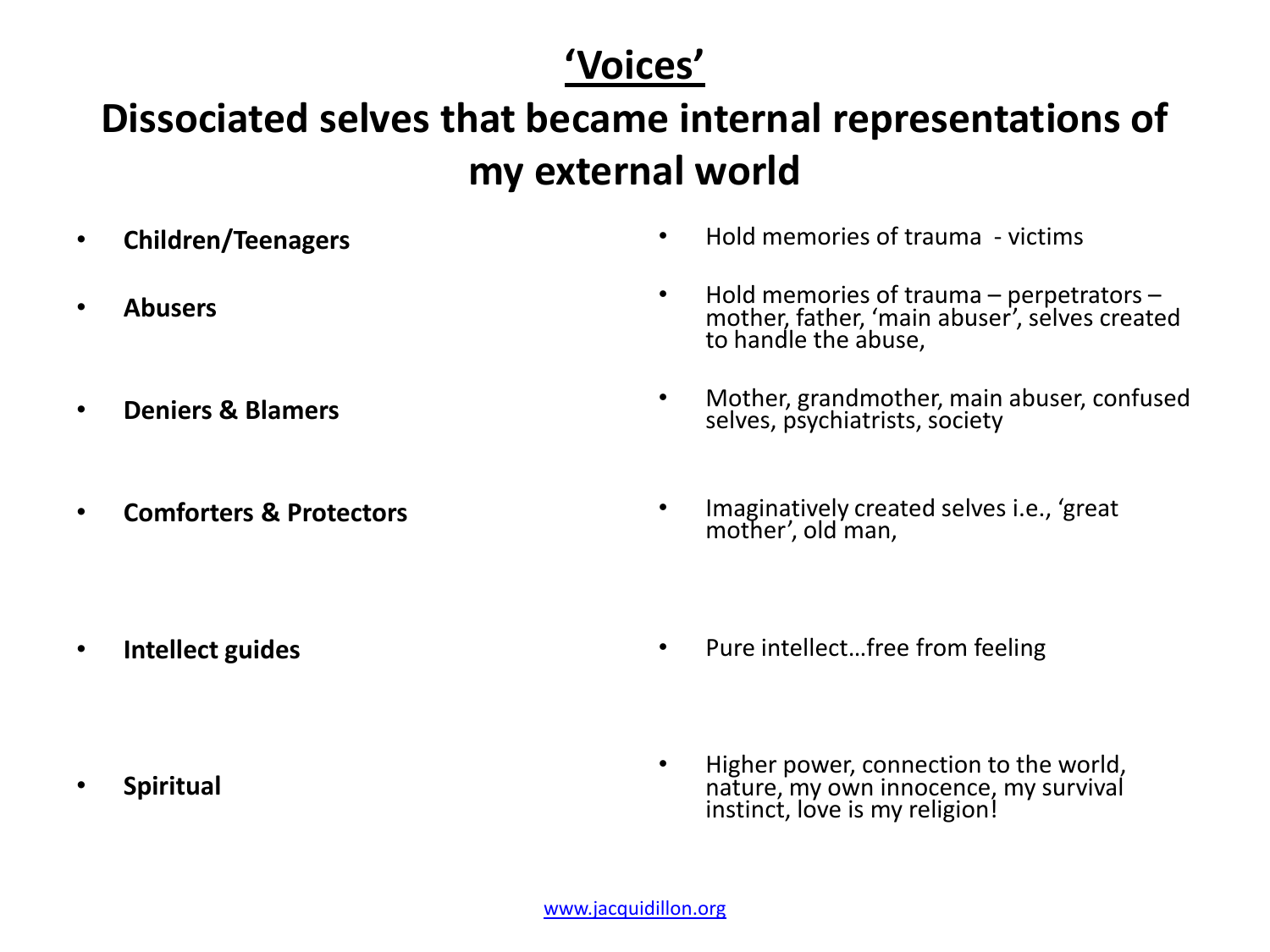## **Changing my relationship with my 'voices':**

- Needed to listen to them and understand them and the context in which they emerged
- Greet them with compassion and understanding
- Honour them they helped me to survive
- Work towards supporting and understanding each other
- Increase the sense of connectedness and wholeness
- Life becomes a shared, mutual collaboration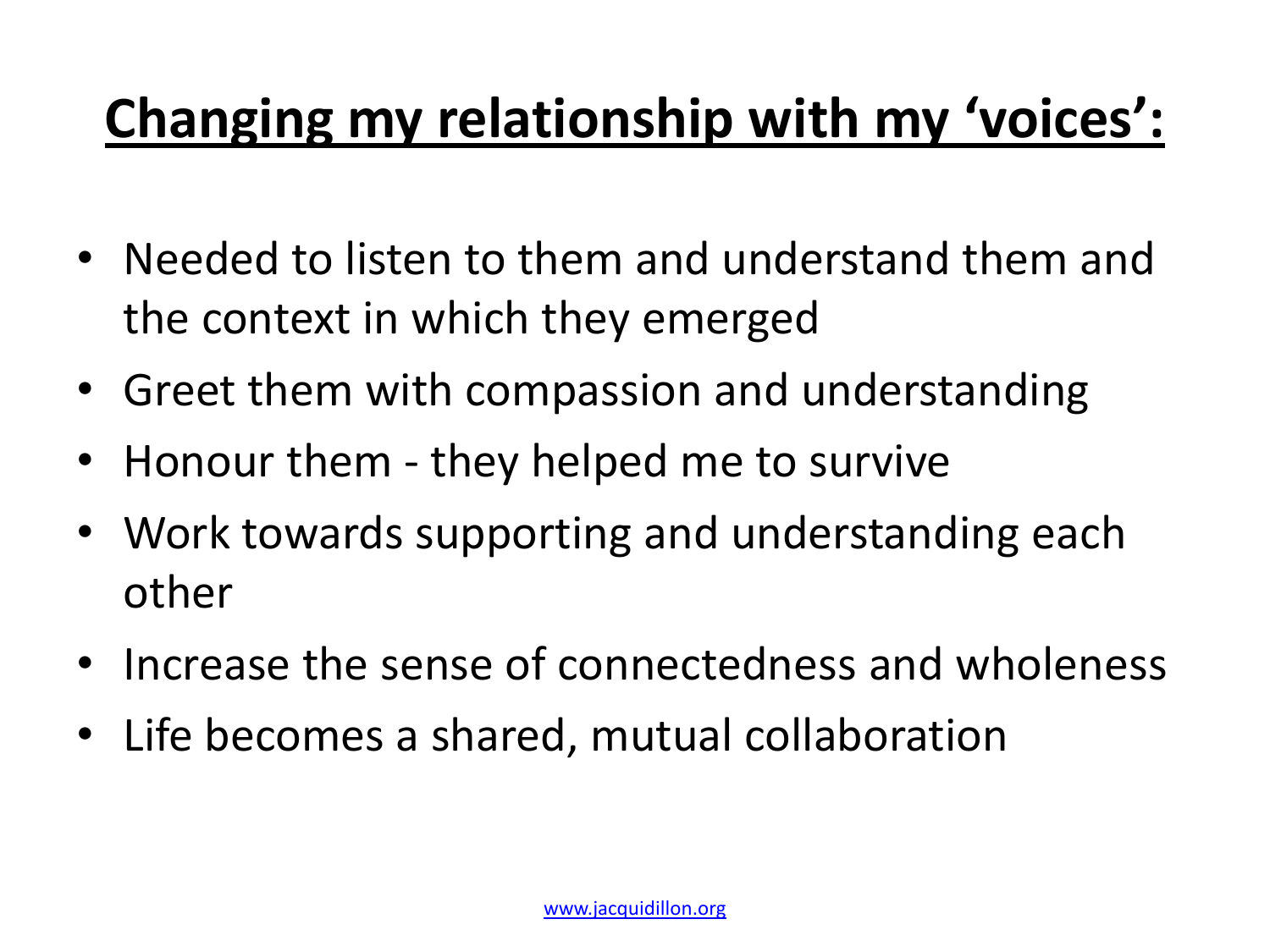- **Reconnection**
- *'Helplessness and isolation are the core experiences of psychological trauma. Empowerment and reconnection are the core experiences of recovery'* (Herman).
- Reconnecting with ordinariness and the sense of being like others
- There is more to life than the trauma
- Finding a 'survivor mission'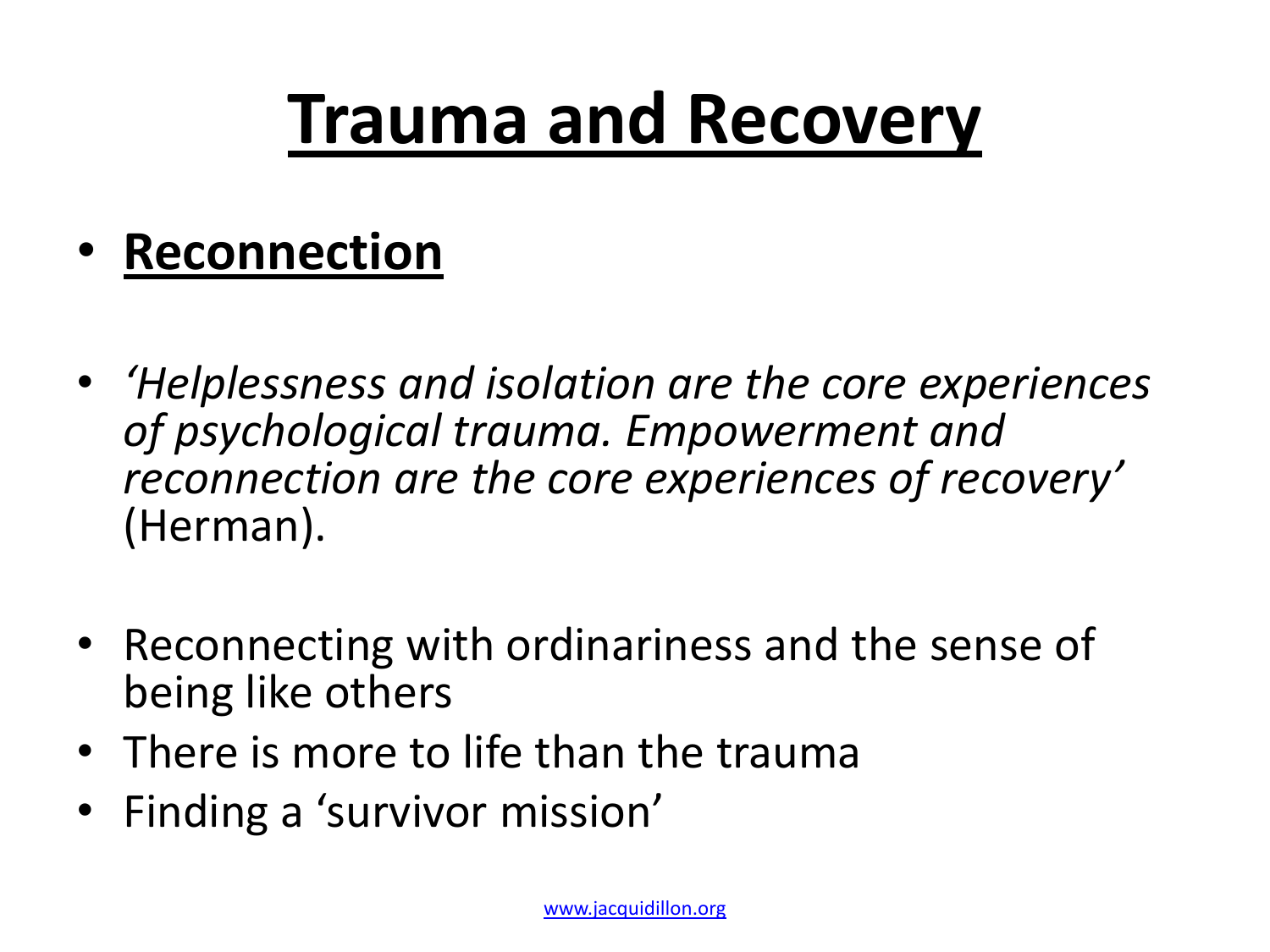# **Hearing Voices Network**

 **HVN is a network of people who hear voices, their friends and relatives, carers, support workers, psychologists, psychiatrists and others, who work together, to gain a better understanding of hearing voices, seeing visions, tactile sensations and other sensory experiences and work to reduce ignorance and anxiety about these issues.**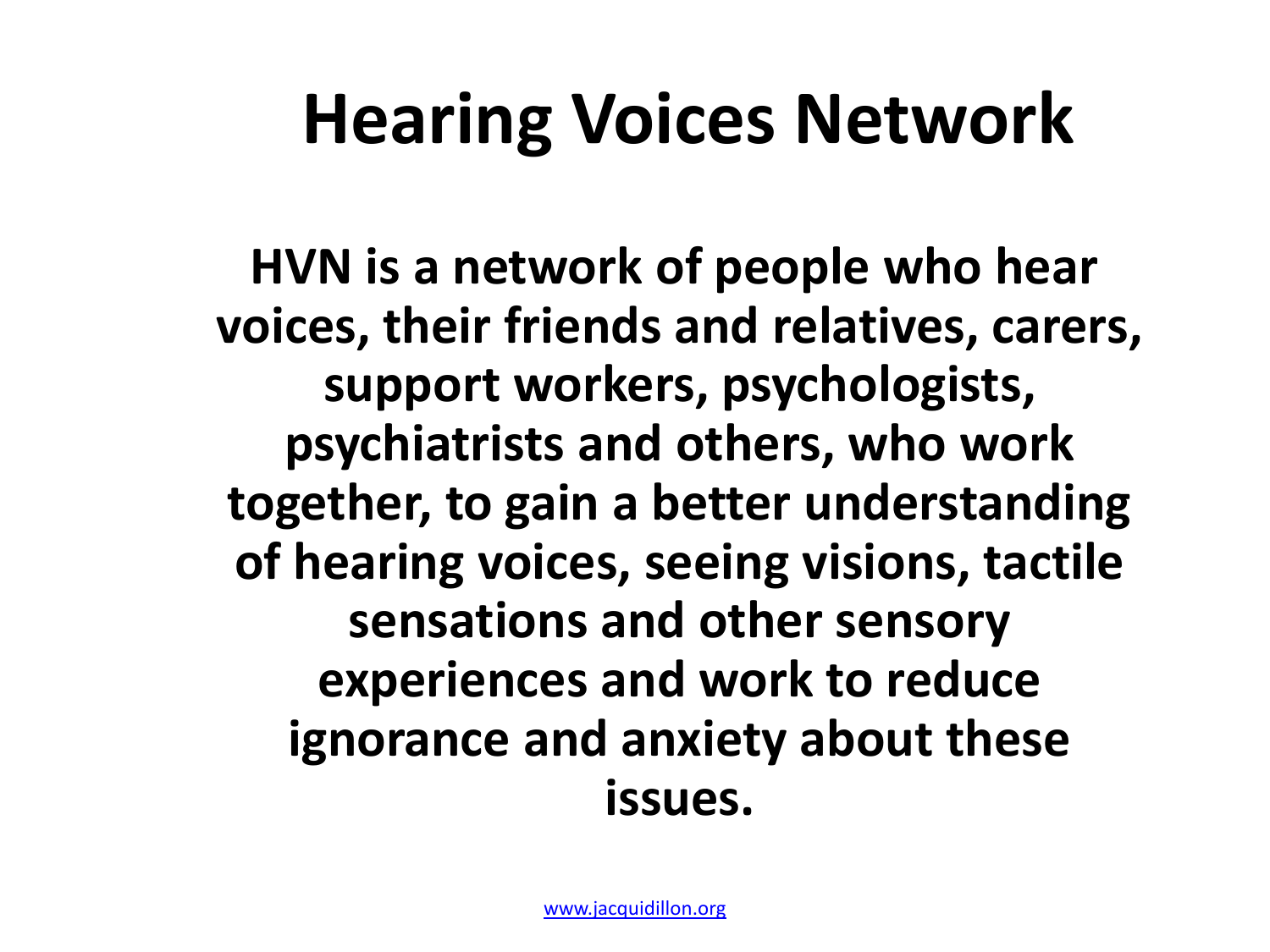# **Hearing Voices Network**

**The aims of the network are:**

- **To raise awareness of voice hearing, visions, tactile sensations and other sensory experiences**
- **To give men, women and children who have these experiences an opportunity to talk freely about this together.**
- **To support anyone with these experiences seeking to understand, learn and grow from them in their own way.**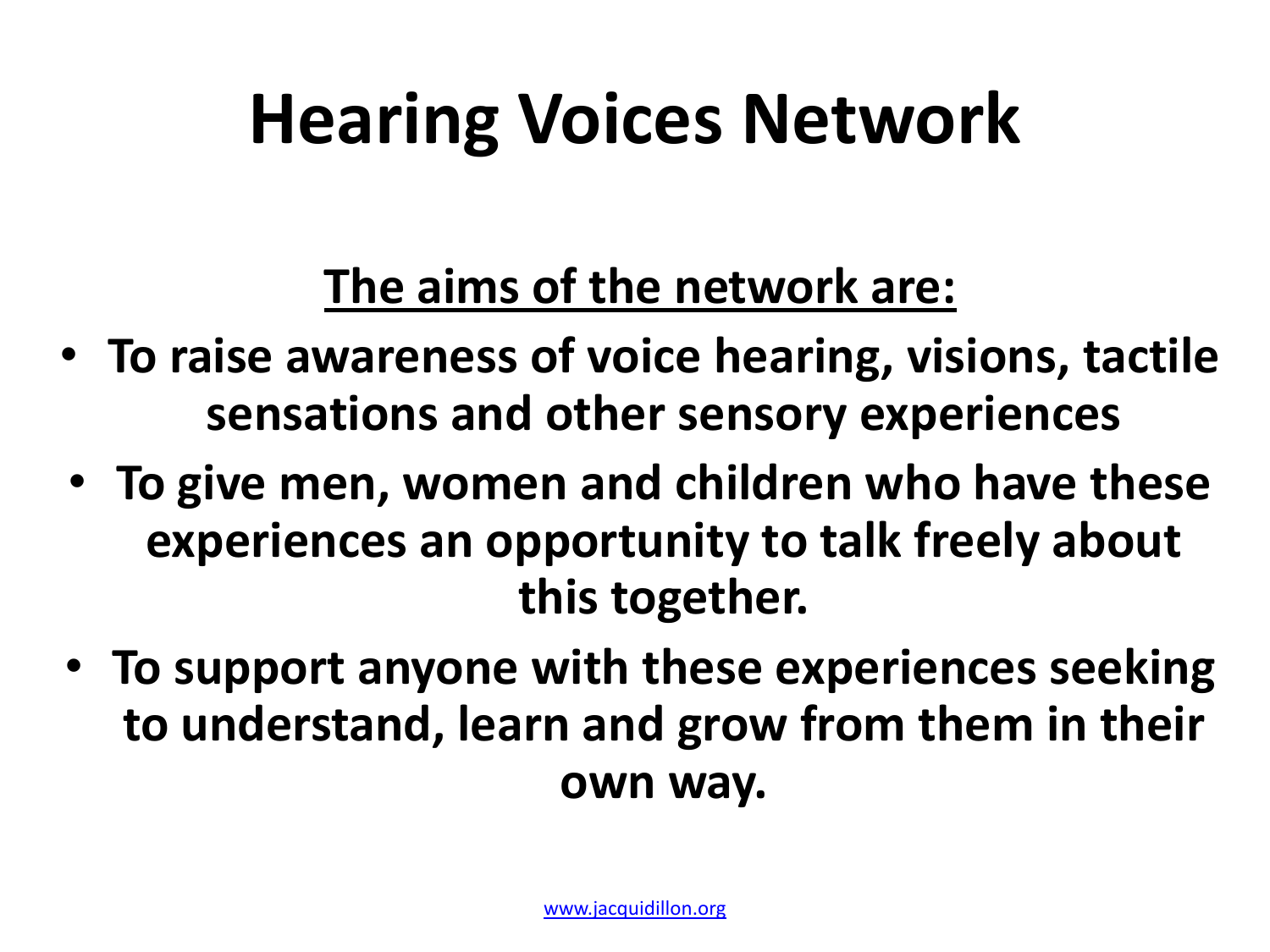

- **Information**
- **Self- help groups**
- **Publications**
- **Newsletter**
- **Training**
- **Help-line for voicehearers**
- **Individual & Group Membership**
- **Website**
- **Research**
- **Media**
- **Intervoice**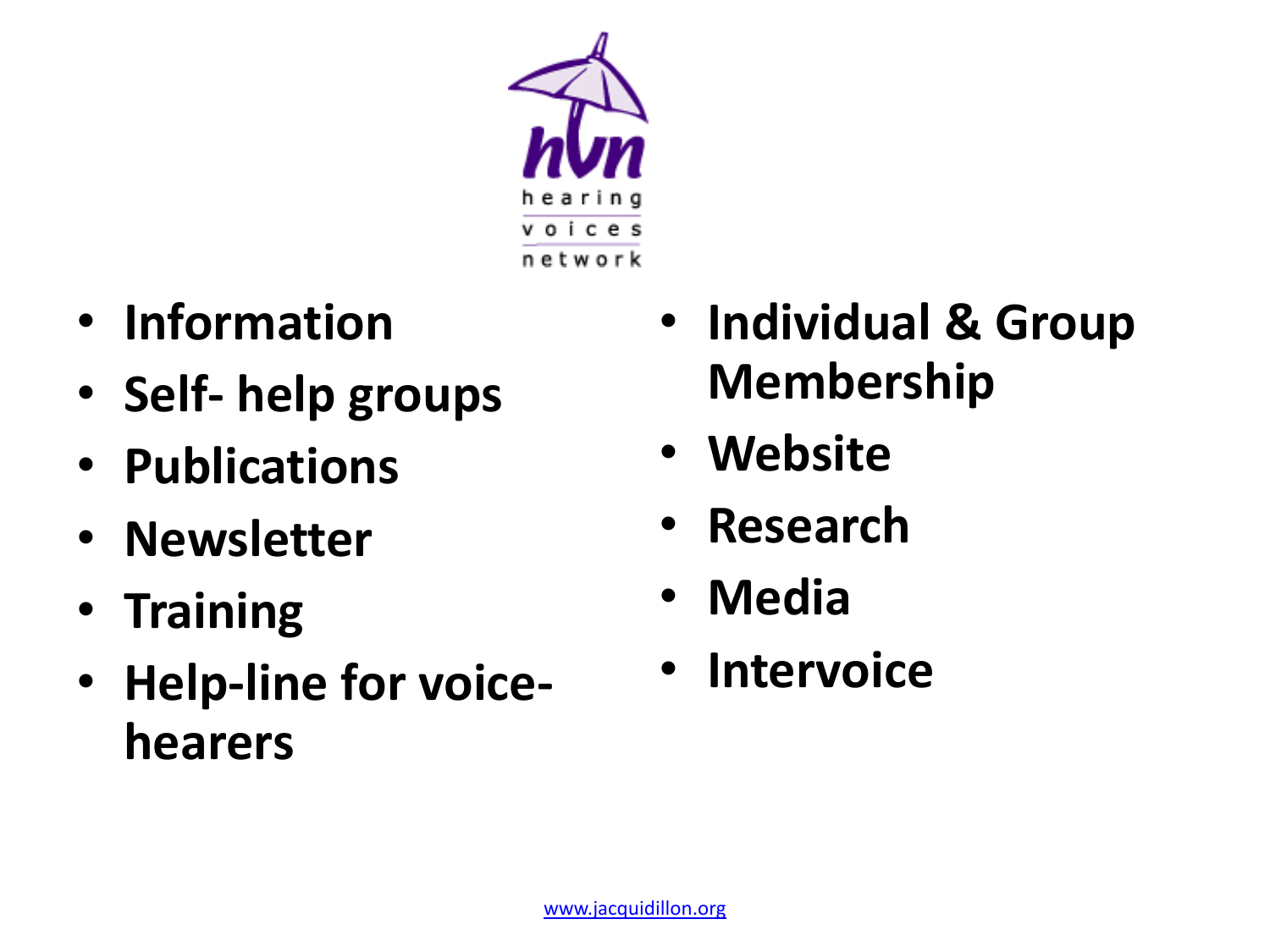# INTERVOICE

# **International Network**

## **for**

# **Training, Education**

## **and**

## **Research into Hearing Voices**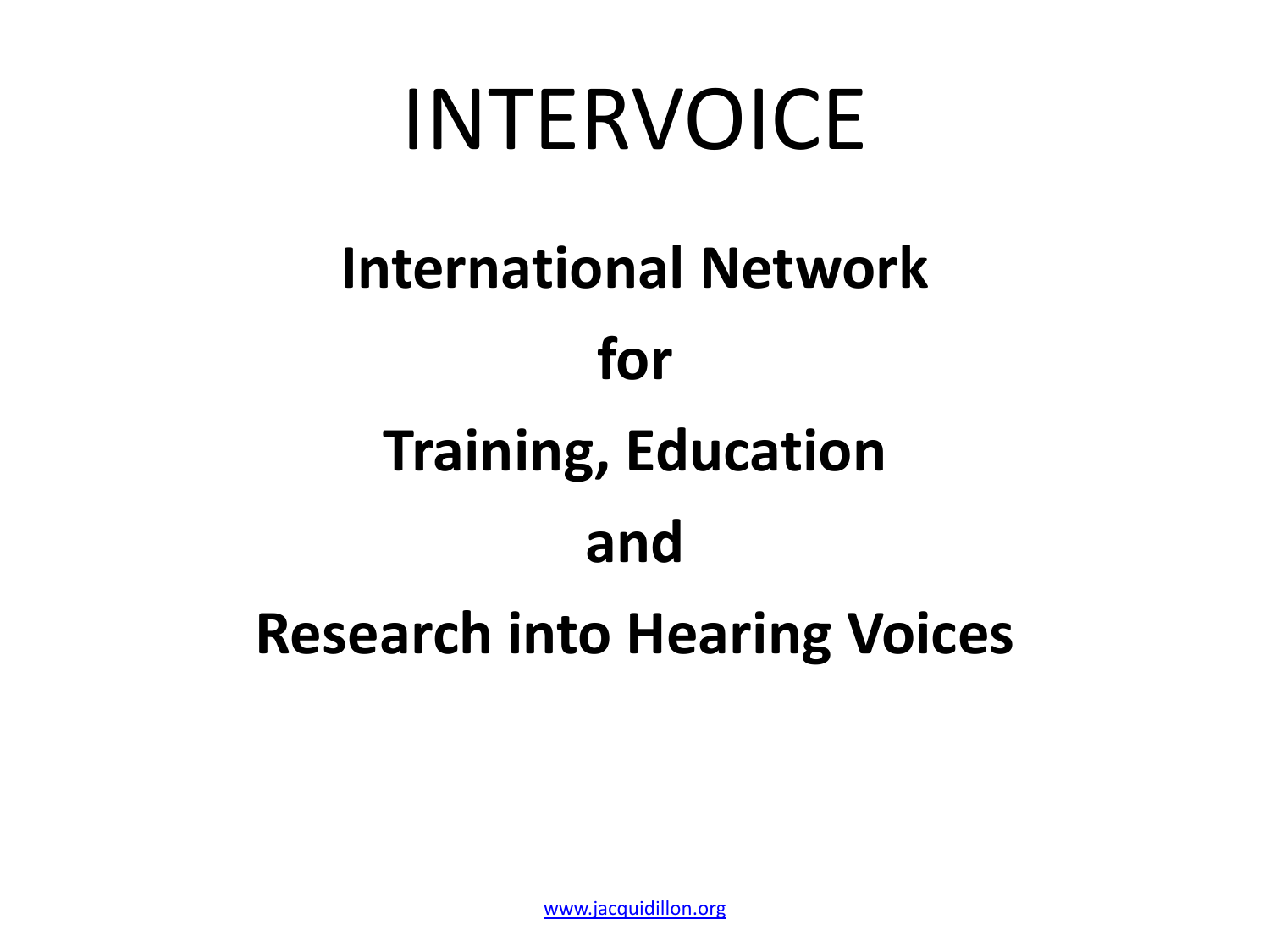# **International Developments**

- **Austria,**
- **Finland,**
- **Germany,**
- **Holland,**
- **Italy,**
- **Sweden,**
- **Norway,**
- **UK: England, Scotland & Wales,**
- **Ireland – North & South,**
- **Greece,**
- **Switzerland,**
- **Denmark,**
- **Spain,**
- **Australia,**
- **New Zealand,**
- **USA,**
- **Palestine,**
- **South Africa,**
- **Japan,**
- **Malaysia.**
- **Canada**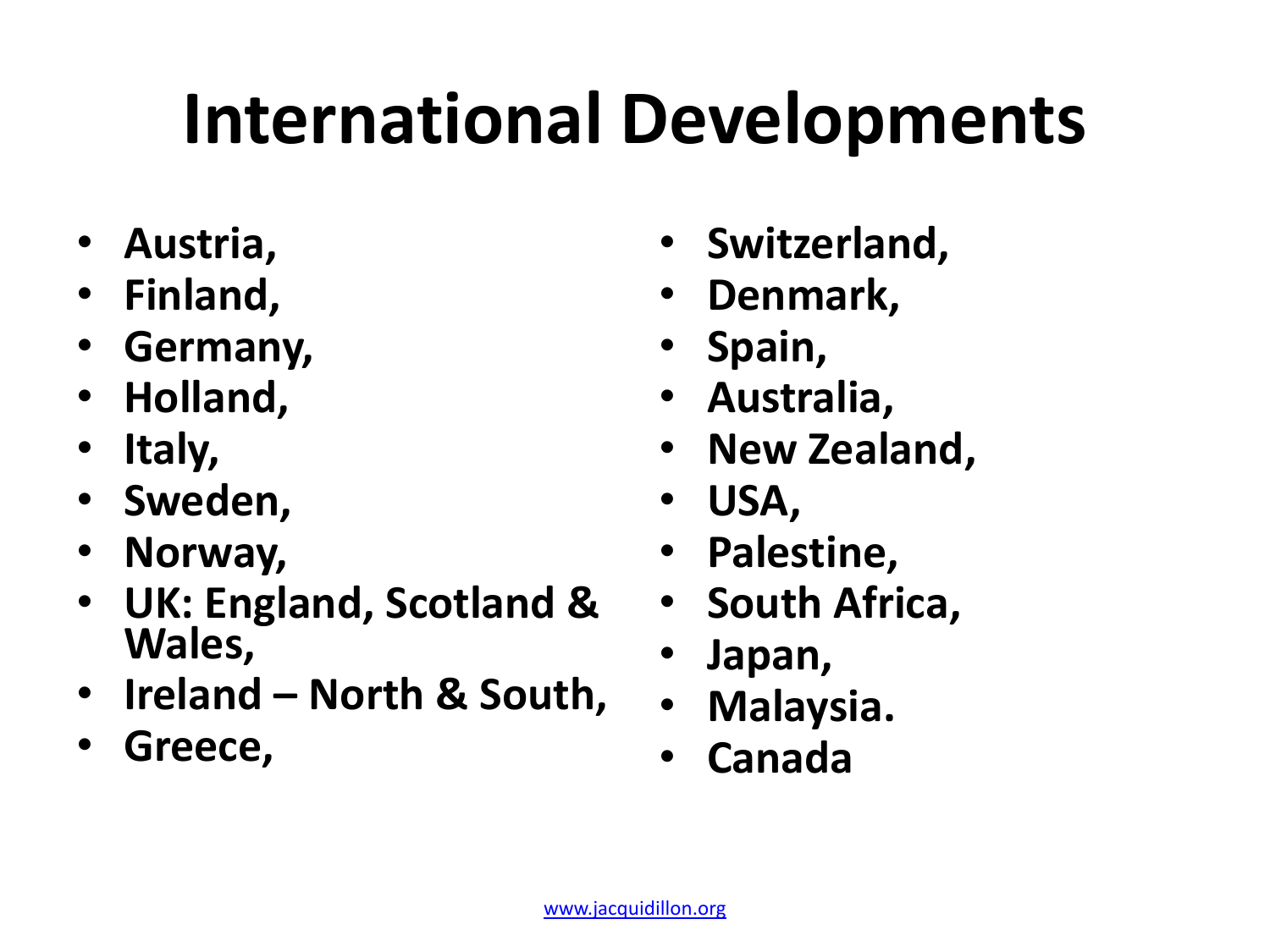# Recovery Model Bio- Medical Version

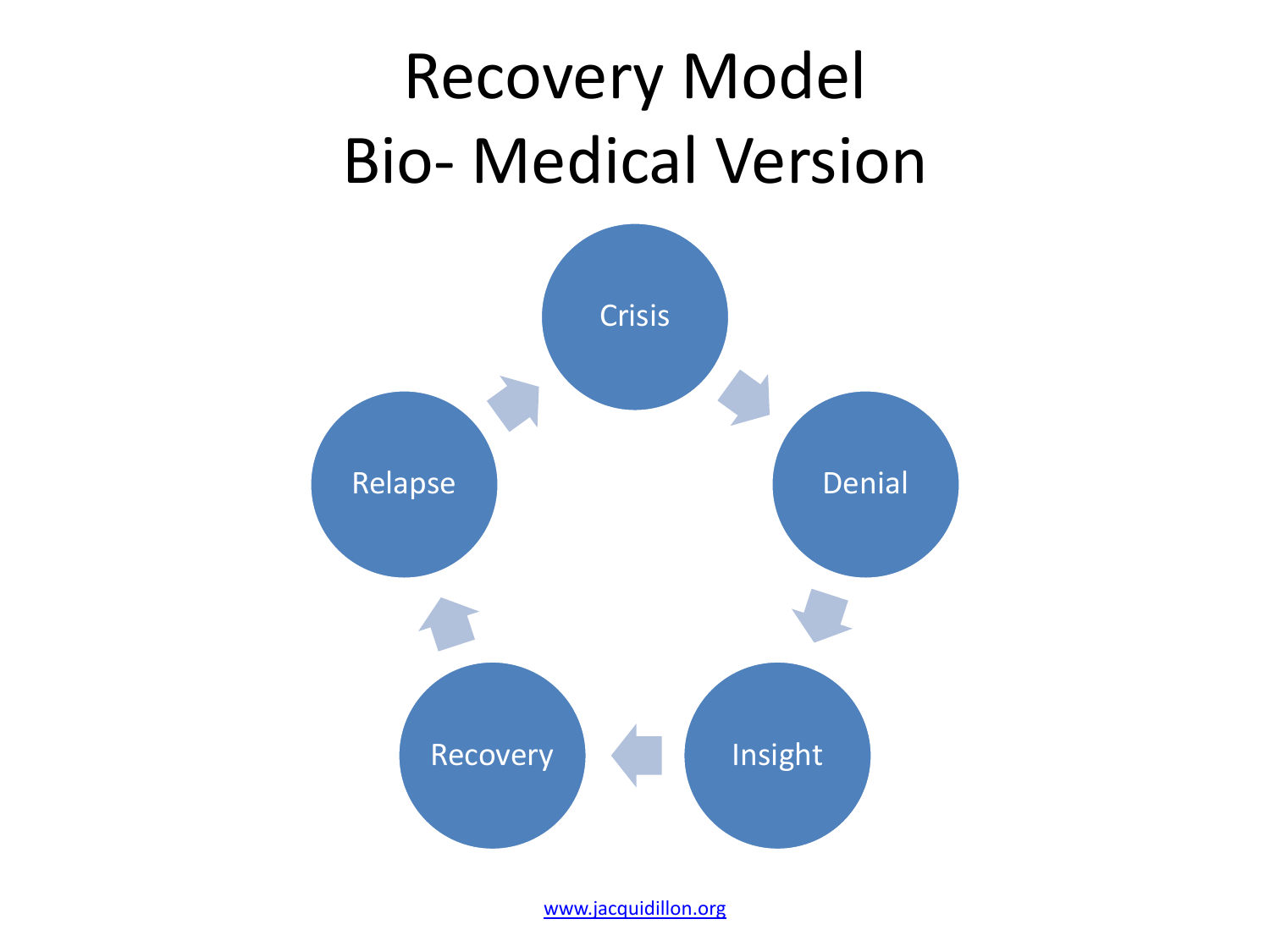# Recovery Model Hearing Voices Network's Version

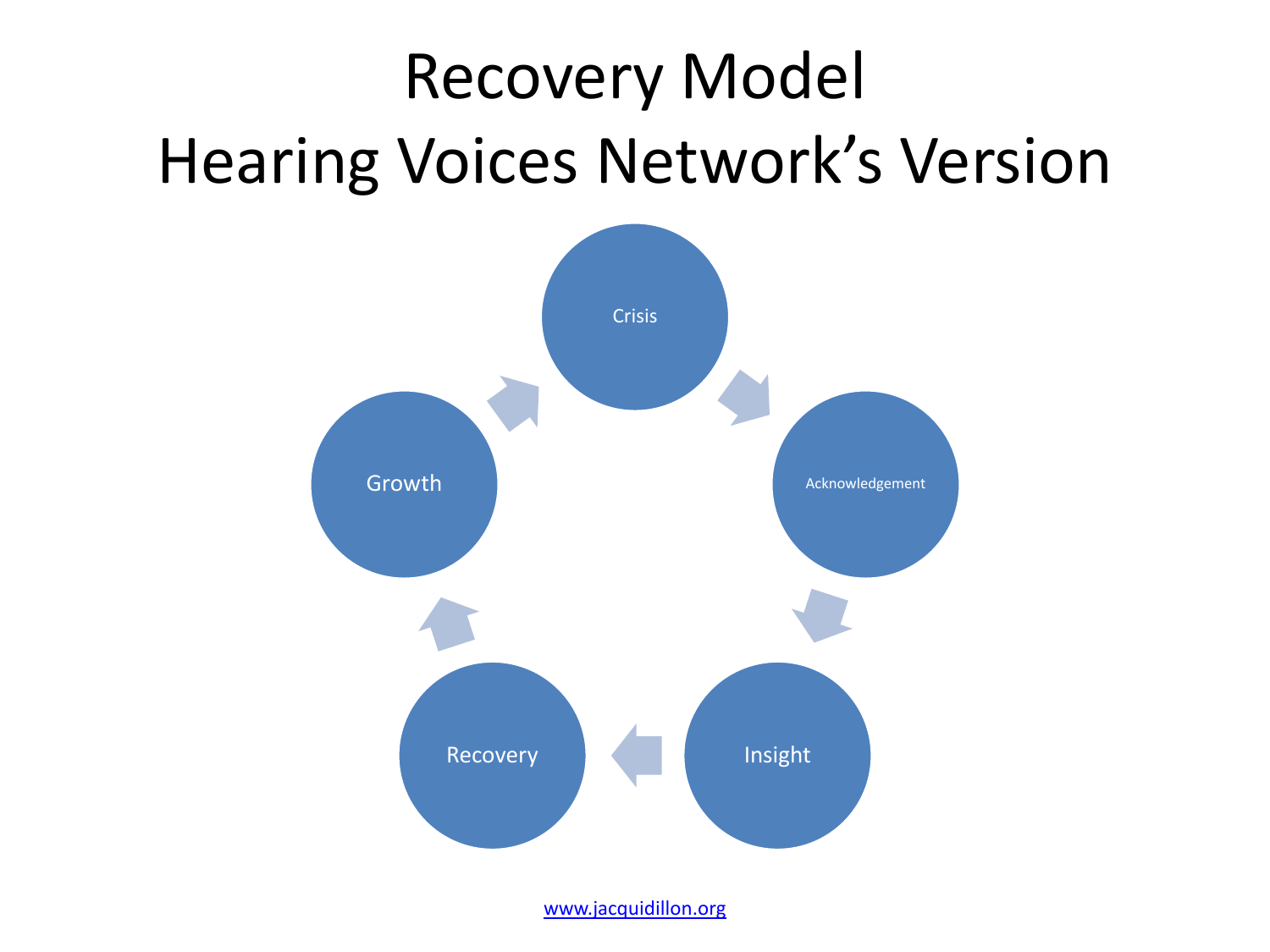# **Join The Last Great Civil Rights Movement!**

- **Collective Responsibility: Responsible Society, Responsive Citizens**
- **Awareness of dominant ideologies that redefine reality**
- **Oppression, power, social norms and inequalities**
- **Paradigm Shift**